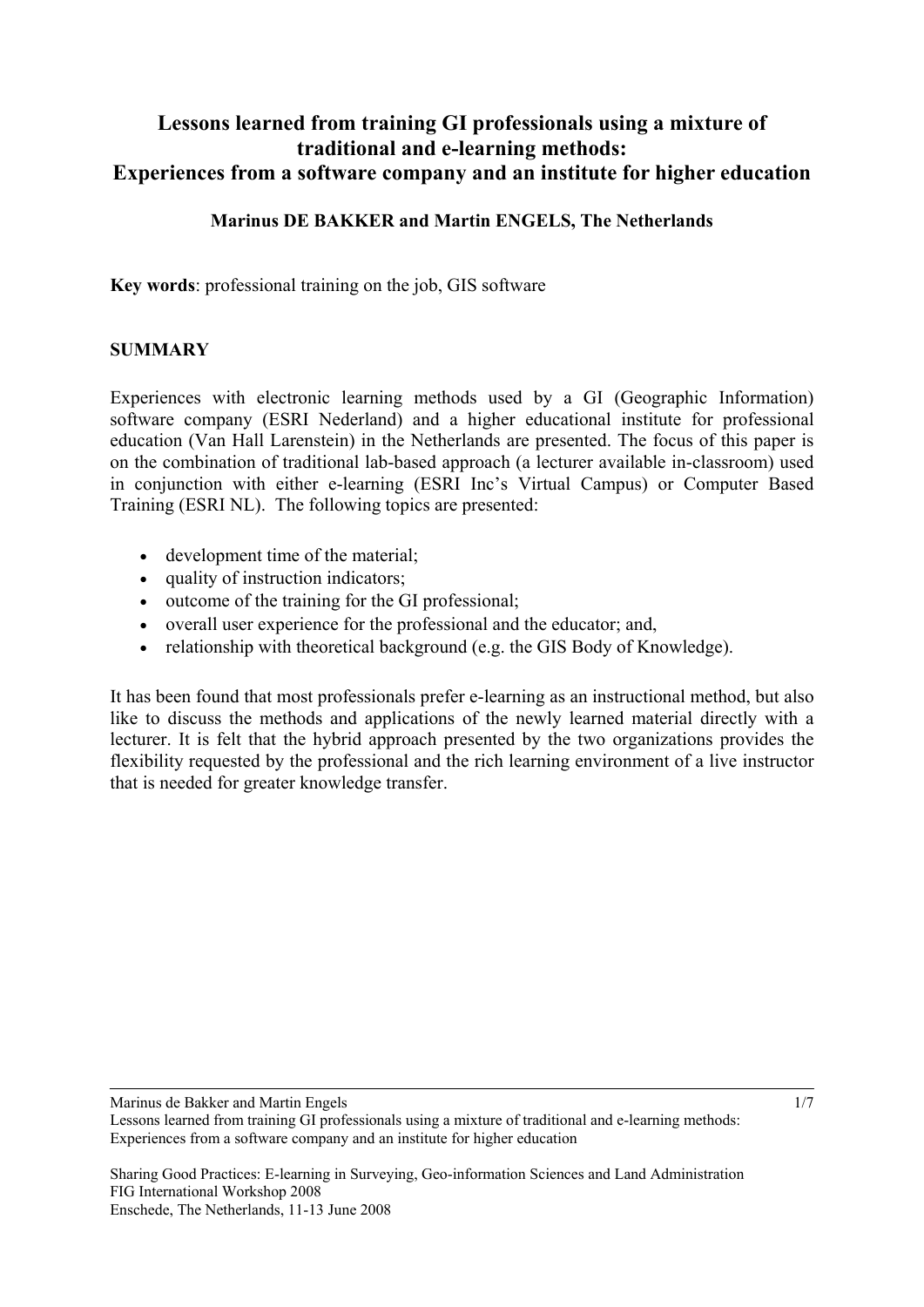# **Lessons learned from training GI professionals using a mixture of traditional and e-learning methods: Experiences from a software company and an institute for higher education**

## **Marinus DE BAKKER and Martin ENGELS, The Netherlands**

### **1. INTRODUCTION**

In the Netherlands, education in Geo-Information (GI) for professionals is offered by both the private sector via training companies or software vendors and public institutions, typically, universities and education providers. Both types of training cater to people already working with Geographic Information Systems (GIS) who have a requirement to gain more knowledge and experience. This paper examines two of these organizations and the e-learning methodologies they implemented: from the private sector, ESRI Netherlands (ESRI NL) is the reseller of ESRI software; from the public institution realm, the Van Hall Larenstein institute for Higher Education.

As the workforce has become more mobile and virtual, advancements have been made in the ability to deliver training in non-traditional ways. One such advancement has been various elearning methodologies. These are methods of teaching that rely heavily on computers to deliver not only the software being trained (in the case of GIS) but also deliver the training material and education program.

In recent years both organizations have implemented separate e-learning components to supplement their training calendar. While they use different technologies, their principle goals are similar.

# **2. COMPARISON OF E-LEARNING TECHNIQUE**

#### **2.1 Case: ESRI Netherlands**

#### Description

ESRI Netherlands is a professional GIS organization that sells GIS software and has extensive experience in the field of geo-information. They are the sole distributor of ESRI software in the Netherlands. In addition to software sales, ESRI NL offers training, technical and business consultancy and software support. ESRI NL is located in Rotterdam and currently has about 120 staff members. ESRI NL's training team consists of five full time trainers, a training manager, one training coordinator and an administrative assistant.

Training activities provided by ESRI NL occur predominantly within the Netherlands but occasionally ESRI delivers training abroad, mainly for large international organizations. For training in the Netherlands, there are three locations: Rotterdam; Zwolle; and Eindhoven.

Marinus de Bakker and Martin Engels

Lessons learned from training GI professionals using a mixture of traditional and e-learning methods: Experiences from a software company and an institute for higher education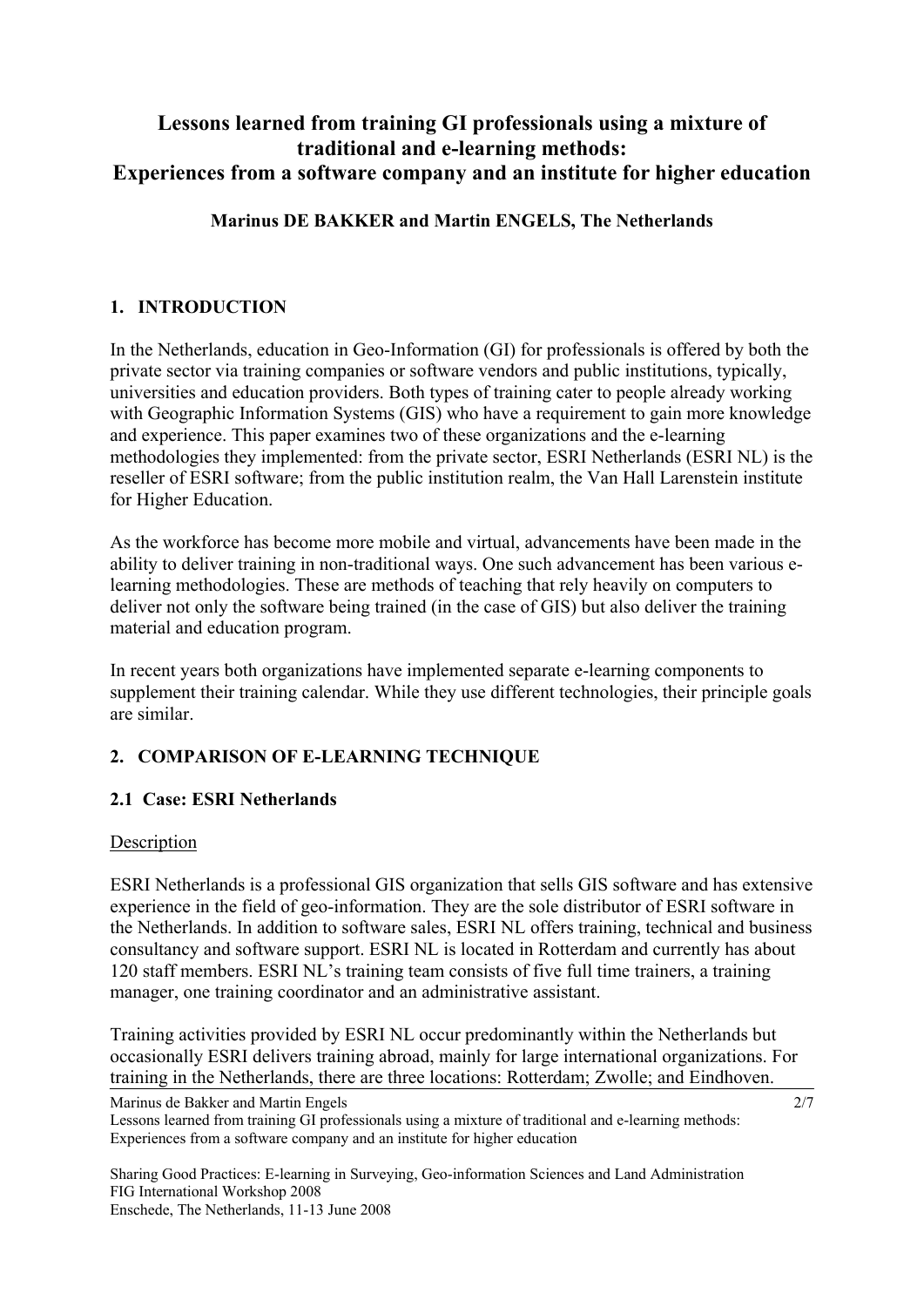The majority of the training material used by ESRI NL is produced by ESRI Inc, located in Redlands, USA, however, the most popular training courses are translated to Dutch. In addition, many of the exercises use Dutch data sets. ESRI NL's training programme consists of standard training, customized training and special training programmes like intensive master classes. In 2007 230 training courses were conducted: a 15% increase over 2006.

Until 2004 all the training conducted was Instructor Led Trainings (ILT), but in 2005 ESRI Nederland created their Computer Based Training (CBT) courses. The CBT courses are based on the visual aids of standard classroom training material. Supplementing the standard slides is an instructor led discussion of each slide. These recordings are similar to what a student would hear and see from and instructor in a traditional ILT course. CBT classroom participants listen to the lectures using headphones while the presentations are shown on the participants PC monitor. Just like during a standard training, each chapter's slides and lectures are presented, followed by the corresponding exercises. A trainer is present in the classroom to assist during the exercise and answer questions that may arise.

ESRI NL created the CBT courses to address both the requirements of the professionals for more flexibility and to facilitate ESRI NL's goal of being able to offer more training courses simultaneously. During the week long CBT periods, a participant can schedule their course during any of the days. As an example, a student who needs to take a three day course can schedule Monday, Wednesday and Friday training days to work around their schedule.

Currently, a CBT session is held each month, during which five training courses are offered:

- Introduction to ArcGIS I
- Introduction to ArcGIS II
- Building Geodatabases
- Working with Spatial Analyst
- Advanced Editing Techniques

In 2006, eleven CBT sessions were held, for a total of 72 participants. In 2007, ten CBT sessions were conducted, for a total of 90 participants; an increase of almost 25%.

# Lessons learned

For each course, the participants complete an evaluation. By examining the evaluations, it is apparent that most of the CBT participants were enthusiastic about this training method. Some of the advantages felt by the students are:

- Ability to do the training at their personal pace. No reliance on other participants;
- Ability to plan the training days according to need and other work;
- Ability to listen to parts of a training more than once, if needed.
- Ability to skip certain parts or chapters of a training.

CBT attracts customers that find it difficult to be out of the office for three days in a row.

Marinus de Bakker and Martin Engels

Lessons learned from training GI professionals using a mixture of traditional and e-learning methods: Experiences from a software company and an institute for higher education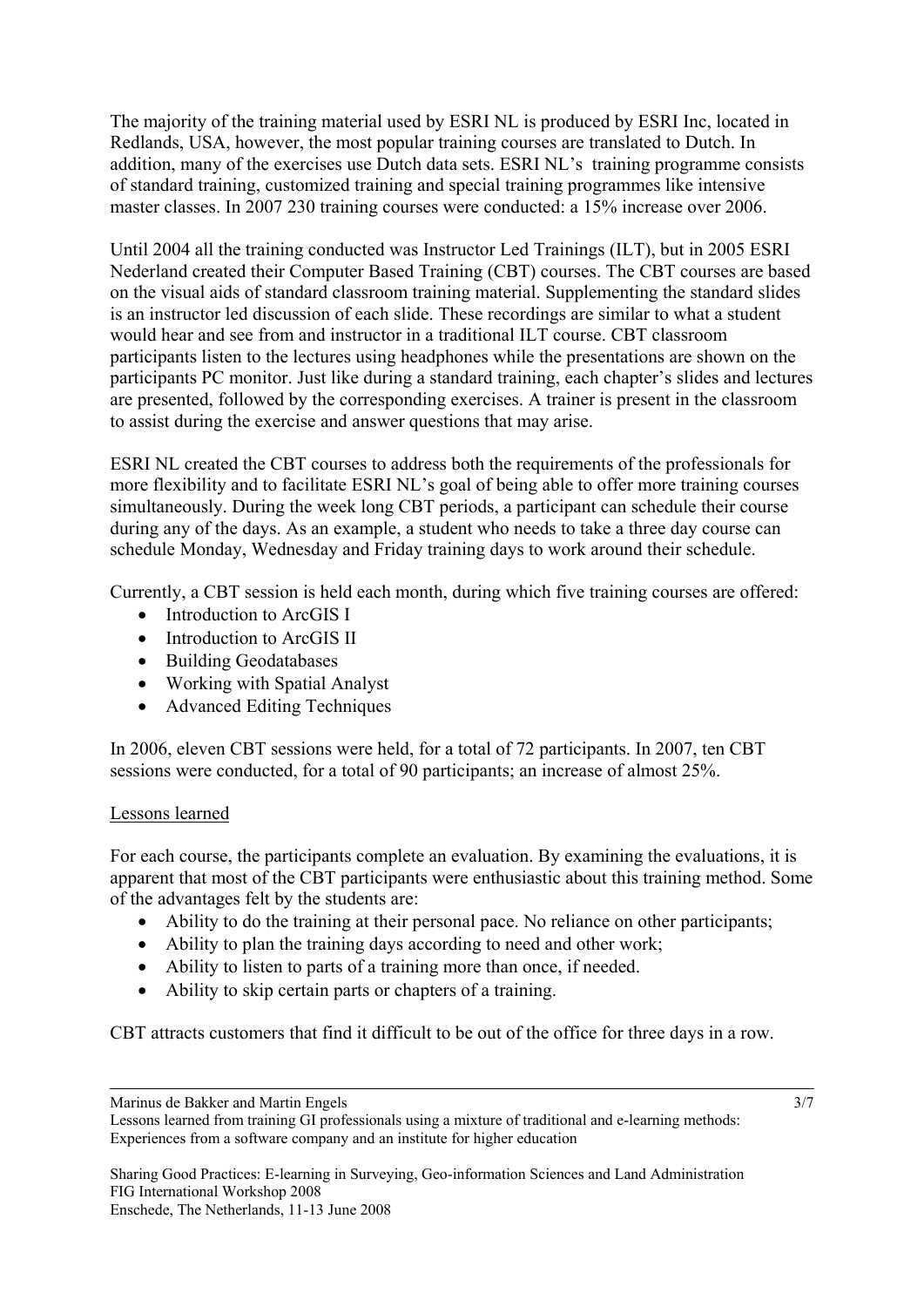A disadvantage regularly mentioned is the lower amount of interaction in the classroom. For example, questions asked by one participant may be valuable as well to other participants.

Creating a CBT course is a significant investment for ESRI NL. Each training day takes about two days of recording and processing – the typical course runs between 2 and 3 days. In addition, the training courses are updated regularly with each new software release requiring translation from English and a full re-recording.

The best indicator of the effectiveness of the CBT programme is to compare evaluations of ESRI's most popular training, "Introduction to ArcGIS I". The evaluations of the ILT format and the CBT format of the same course show no significant difference in student experience and value of learning.

### **2.2 Case: Van Hall Larenstein**

#### **Description**

The Van Hall Larenstein institute has been performing GI education to professionals for over 15 years. Significant changes in the composition of the student body have occurred over this period. In the early years, the students were likely GI focused while these days, the course participants are likely from a variety of backgrounds. Classes might be filled with students from environmental studies, animal management or civil engineering. Some enter the course with almost no software experience, but with a spatial background (e.g. environmental planning) while others may have extended training but need a technical brush-up or have specific questions they would like to address. To deliver relevant educational material with the right content for all of these different people the Van Hall Larenstein institute had to use material developed by others such as ESRI inc's Virtual Campus ([http://training.esri.com/gateway/index.cfm\)](http://training.esri.com/gateway/index.cfm). This training medium had the added advantage of being delivered over the internet. This was a large benefit for students as many have trouble following long courses because of their work obligations.

Van Hall Larenstein structures their training programme in the following manner:

- 1. Students participate in an intake interview in order to establish the needs and existing competencies (see e.g. Meyles et al, 2005 and Bakker et al, 2004)
- 2. Guidance for relevant e-learning courses from the list of the Virtual Campus and other theoretical and practical material including books, content developed by the institute, demonstrations, and exercises). Most of these materials are served to the student with the help of an electronic learning system like Blackboard.
- 3. Participants complete the e-learning course (including the additional material), do a test and write an evaluation.

4/7

- 4. Lecturer discusses the results with the participant.
- 5. The cycle may be repeated as needed with additional topics.

Marinus de Bakker and Martin Engels

Lessons learned from training GI professionals using a mixture of traditional and e-learning methods: Experiences from a software company and an institute for higher education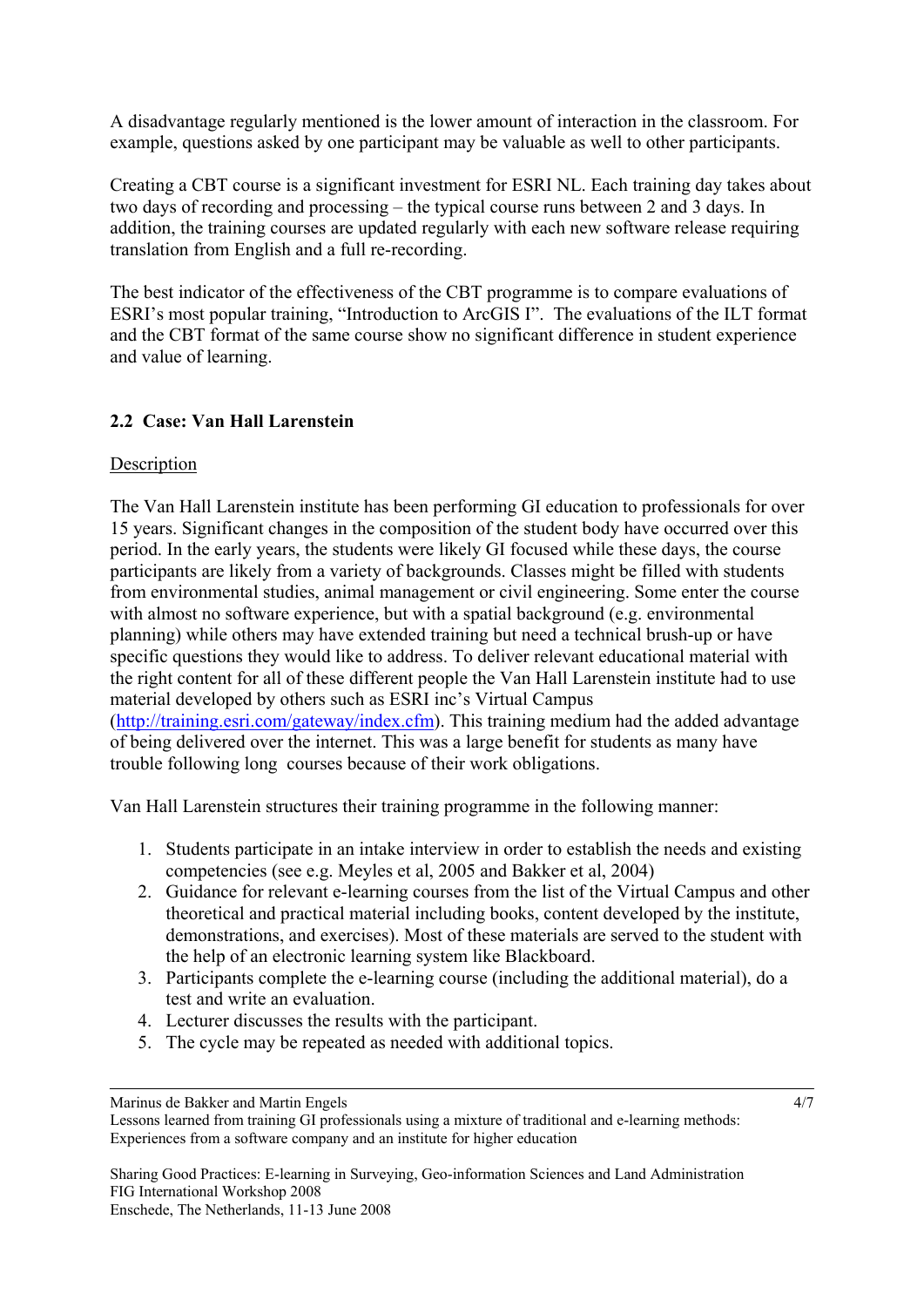Background for the possible list of topics is the Geographic Information Science and Technology Body of Knowledge (Dibiase et al, 2006)

## Lessons learned

After five years of using their e-learning system, there are several trends have been identified. The most important issue is that the learning style of the participant must be considered when designing a programme for a student. Further, students have the best results when they are highly motivated to gain GI education, and can learn independently. Students that require more feedback or rely on educators for their learning paths will thrive with this method when they are able to incorporate the e-learning component with traditional methods. In general, it has been found that a blended system of e-learning with interaction with the lecturer is preferred by most students.

An additional finding is that ESRI inc's Virtual Campus courses are most effective if the participant can see how they can use the material in their day to day work. If the lessons and exercises are not applicable to the students workflow, they tend to follow the exercises without gaining much permanent learning.

Quality indicators as indicated by participant satisfaction indicates that expectations of the participants is the major factor in determining course success. If a student expects that after several GIS e-learning courses (ie 60 hours), that he or she will be knowledgeable on many aspects of GIS use including data entry, analysis and presentation, they will likely evaluate the course poorly. If the student expects that the e-learning courses will help them independently of the lecturer, they will likely be more satisfied.

The last comment that is frequently encountered, and is not specific for e-learning, is the translation of American examples to Dutch context. This is not done by ESRI inc. but it is felt that translation of ESRI inc's Virtual Campus to a Dutch context would be beneficial to many students.

# **2.3 Comparison**

Both organizations use different methods (CBT or Virtual Campus) for their e-learning courses with the same goals and reasons for development, implementation and use of a GI system. ESRI Netherlands focuses on training the practical use of ESRI software; Van Hall Larenstein focuses on a more general theoretical education in GIS while using ESRI products. In terms of flexibility, the CBT is a better option because the course material is updated inhouse and can be highly customized to suit the Dutch audience while the Virtual Campus that the Van Hall Larenstein Institute depends on does not allow for this flexibility, because it is developed in the USA.

Most likely, the difference in approach for e-learning course delivery is related to the different roles in the education and labor market these two organizations play.

Marinus de Bakker and Martin Engels

Sharing Good Practices: E-learning in Surveying, Geo-information Sciences and Land Administration FIG International Workshop 2008 Enschede, The Netherlands, 11-13 June 2008

5/7

Lessons learned from training GI professionals using a mixture of traditional and e-learning methods: Experiences from a software company and an institute for higher education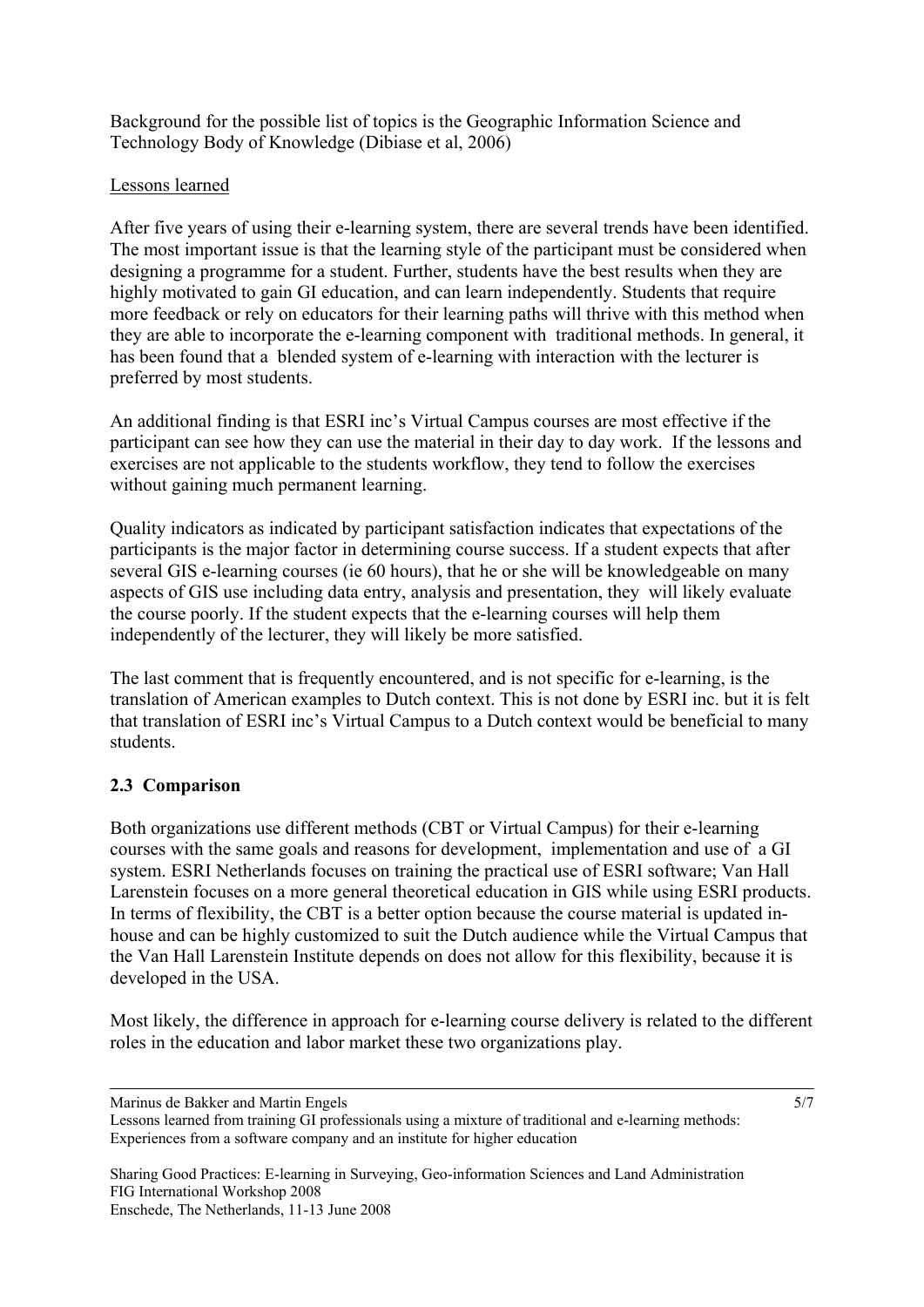# **3. CONCLUSION AND RECOMMENDATIONS**

The general conclusion is that for a specific group of participants, those that are self reliant and know what their educational goals are, e-learning as done by either organization provides a good training option. Depending on the needs of the client either approach can be used in conjunction.

It is thought that the market for this type of e-learning (either as standalone option or in a hybrid format) will only increase in the future and that more options for e-learning and/or traditional training methods will developed. The more different the customers will be, the more different educational methods will be needed, and perhaps developed by the wider GI community.

From a business point of view efficiency for development and updates of these e-learning materials could be increased. As for all other GI educational materials the life cycle (development, use, update, re-use, outdated) is rather too short for a good economical use..

Some specific indicators to check which method will be more suited for a specific audience need to be developed.

### **ACKNOWLEDGEMENTS**

Both authors like to thank their (former) colleagues for the extended discussions in order to develop a philosophy on GI education and also the practical work with the participants.

#### **REFERENCES**

Meijles, E.W., F. Rip, M. de Bakker & G.F. Epema, 2005, Do we speak each others' language? A methodology for developing generic GI-competencies, AGILE, Lisboa, Portugal Bakker, M. de, R. de Jong and E.W. Meyles, 2004, How to translate *G*eo-*I*nformation competencies to *GI* education? CD Fourth European GIS Education Seminar EUGISES, Villach Dibiase, D. (editor) et al, 2006, The Geographic Information Science and Technology Body of Knowledge, AAG Publishers together with UCGIS

# **BIOGRAPHICAL NOTES**

Marinus de Bakker is active for more than 20 years in geo-information education, mostly in regular Higher Education at the Van Hall Institute and for GI professionals on the job (waterboards; local and regional government; engineering and consultancy firms). Recently he changed his job for the consultancy firm AQUAGIS where he is active as business consultant and coordinator for the different types of training courses.

Martin Engels has 15 years of professional experience in geo-information. First as a user and analyst in El Salvador with the FAO. After moving to the Netherlands he started as a

Marinus de Bakker and Martin Engels

Lessons learned from training GI professionals using a mixture of traditional and e-learning methods: Experiences from a software company and an institute for higher education